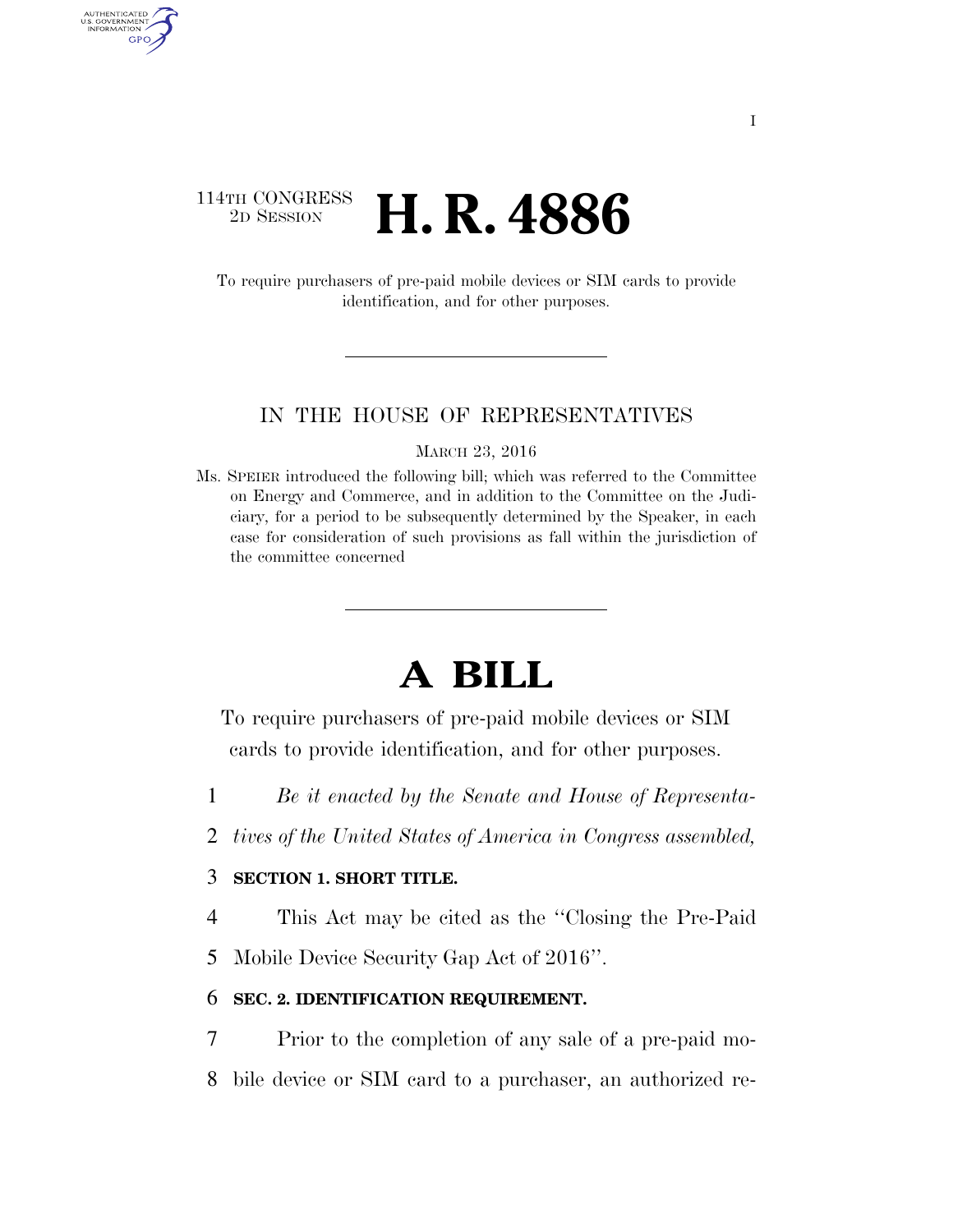seller shall require the purchaser to provide the following information:

(1) The full name of the purchaser.

 (2) The complete home address of the pur-chaser.

(3) The date of birth of the purchaser.

# **SEC. 3. IDENTIFICATION VERIFICATION.**

 (a) IN-PERSON SALES.—An authorized reseller mak- ing a sale to a purchaser in person shall verify the pur- chaser information provided under section 2 by requiring the purchaser to display either of the following:

 (1) A photographic identification card issued by the Federal Government or a State government, or a document considered acceptable for purposes of 15 subparagraph  $(B)$ ,  $(C)$ , or  $(D)$  of section  $274A(b)(1)$  of the Immigration and Nationality Act (8 U.S.C.  $17 \quad 1324a(b)(1)$ .

(2) Any 2 of the following:

 (A) A Form W–2 Wage and Tax State- ment received from the Internal Revenue Serv- ice, provided that such form has been received from the Internal Revenue Service within the 23 prior 18 months.

 (B) A Form 1099 Social Security Benefit Statement received from the Social Security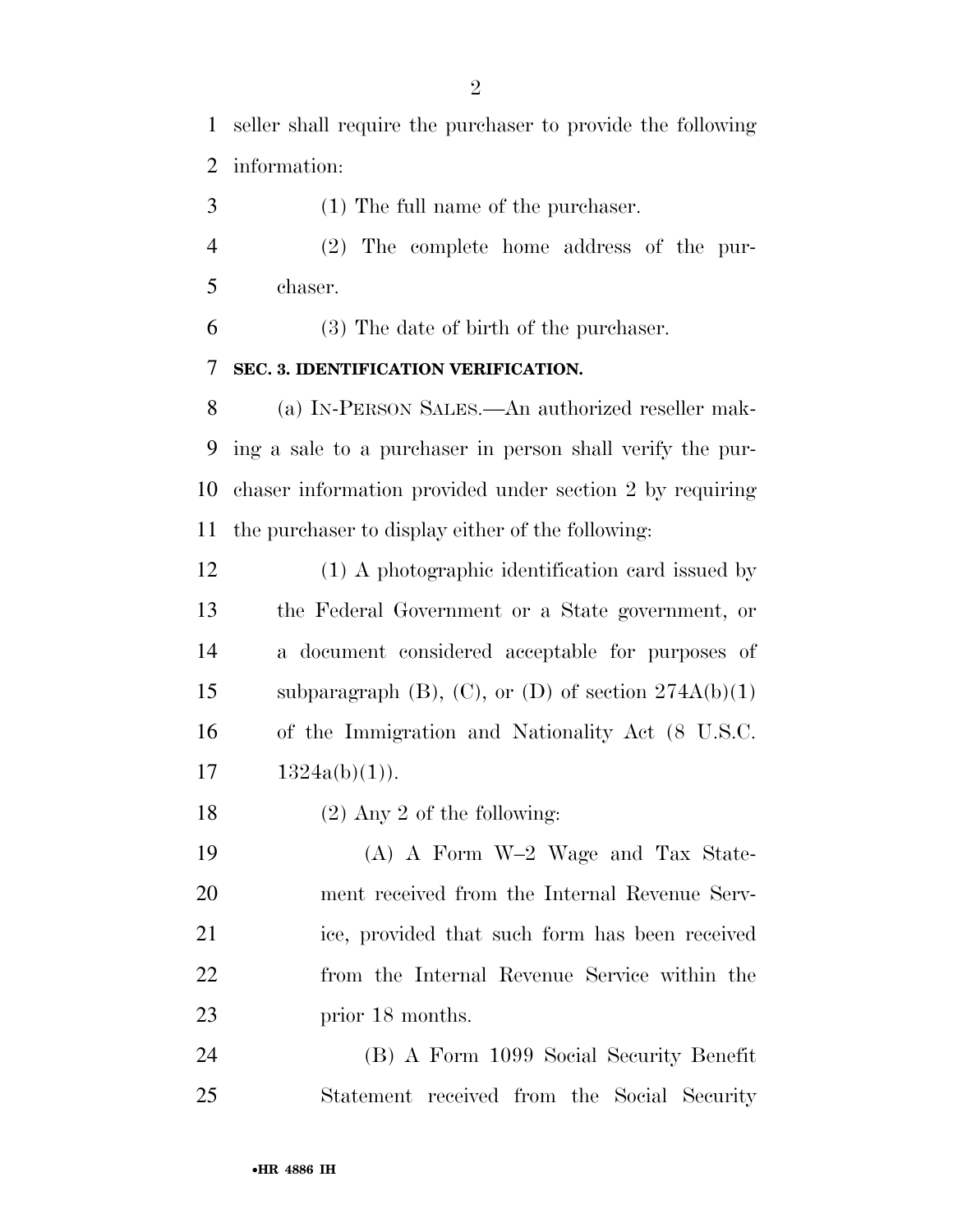| $\mathbf{1}$   | Administration, provided that such form has               |
|----------------|-----------------------------------------------------------|
| $\overline{2}$ | been received from the Social Security Adminis-           |
| 3              | tration within the prior 18 months.                       |
| $\overline{4}$ | $(C)$ A Form 1099 received from any other                 |
| 5              | agency of the Federal Government other than               |
| 6              | the Social Security Administration, including             |
| 7              | the Internal Revenue Service, provided that               |
| 8              | such form has been received within the prior 18           |
| 9              | months.                                                   |
| 10             | (D) Any document containing personal                      |
| 11             | identifying information that the Attorney Gen-            |
| 12             | eral finds, by regulation, to be acceptable for           |
| 13             | purposes of this section.                                 |
| 14             | (b) OTHER SALES.—An authorized reseller making            |
| 15             | a sale to a purchaser not in person shall verify the pur- |
| 16             | chaser information provided under section 2 by requiring  |
|                | 17 the purchaser to submit the following information:     |
| 18             | (1) Valid credit or debit card account informa-           |
| 19             | tion.                                                     |
| 20             | (2) Social Security number.                               |
| 21             | (3) Driver's license number.                              |
| 22             | (4) Any other personal identifying information            |
| 23             | that the Attorney General finds, by regulation, to be     |
| 24             | necessary for purposes of this section.                   |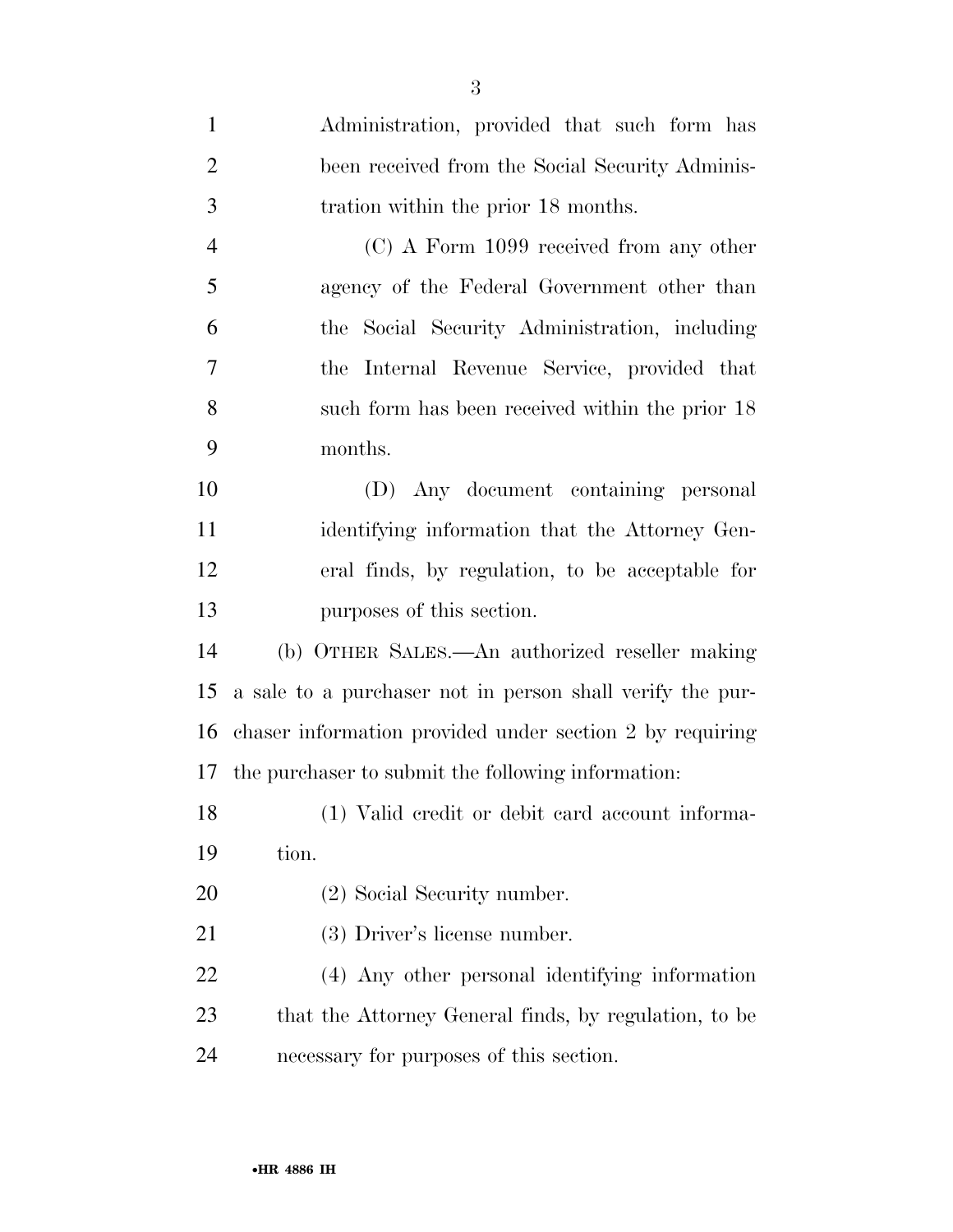# **SEC. 4. RECORD MAKING REQUIREMENT.**

| 2              | Upon completion of a sale of a pre-paid mobile device   |
|----------------|---------------------------------------------------------|
| 3              | or SIM card, an authorized reseller shall make a record |
| $\overline{4}$ | of the sale that includes the following information:    |
| 5              | (1) The information obtained from the pur-              |
| 6              | chaser under section 2, and, if applicable, the infor-  |
| 7              | mation submitted by the purchaser under subsection      |
| 8              | $(b)$ of section 3.                                     |
| 9              | $(2)$ The date of sale.                                 |
| 10             | (3) The manufacturer of the pre-paid mobile             |
| 11             | device or SIM card.                                     |
| 12             | (4) The wireless carrier that will provide wire-        |
| 13             | less communication service to the pre-paid mobile       |
| 14             | device or SIM card.                                     |
| 15             | (5) Any assigned telephone number or other              |
| 16             | subscriber or account identifier known at the time of   |
| 17             | purchase.                                               |
| 18             | $(6)$ Any of the following, if applicable to the        |
| 19             | pre-paid mobile device or SIM card:                     |
| 20             | (A) International mobile equipment identi-              |
| 21             | fier number.                                            |
| 22             | (B) Electronic serial number.                           |
| 23             | (C) Mobile equipment identifier.                        |
| 24             | (D) International mobile subscriber identi-             |
| 25             | fier.                                                   |
| 26             | (E) Machine address code.                               |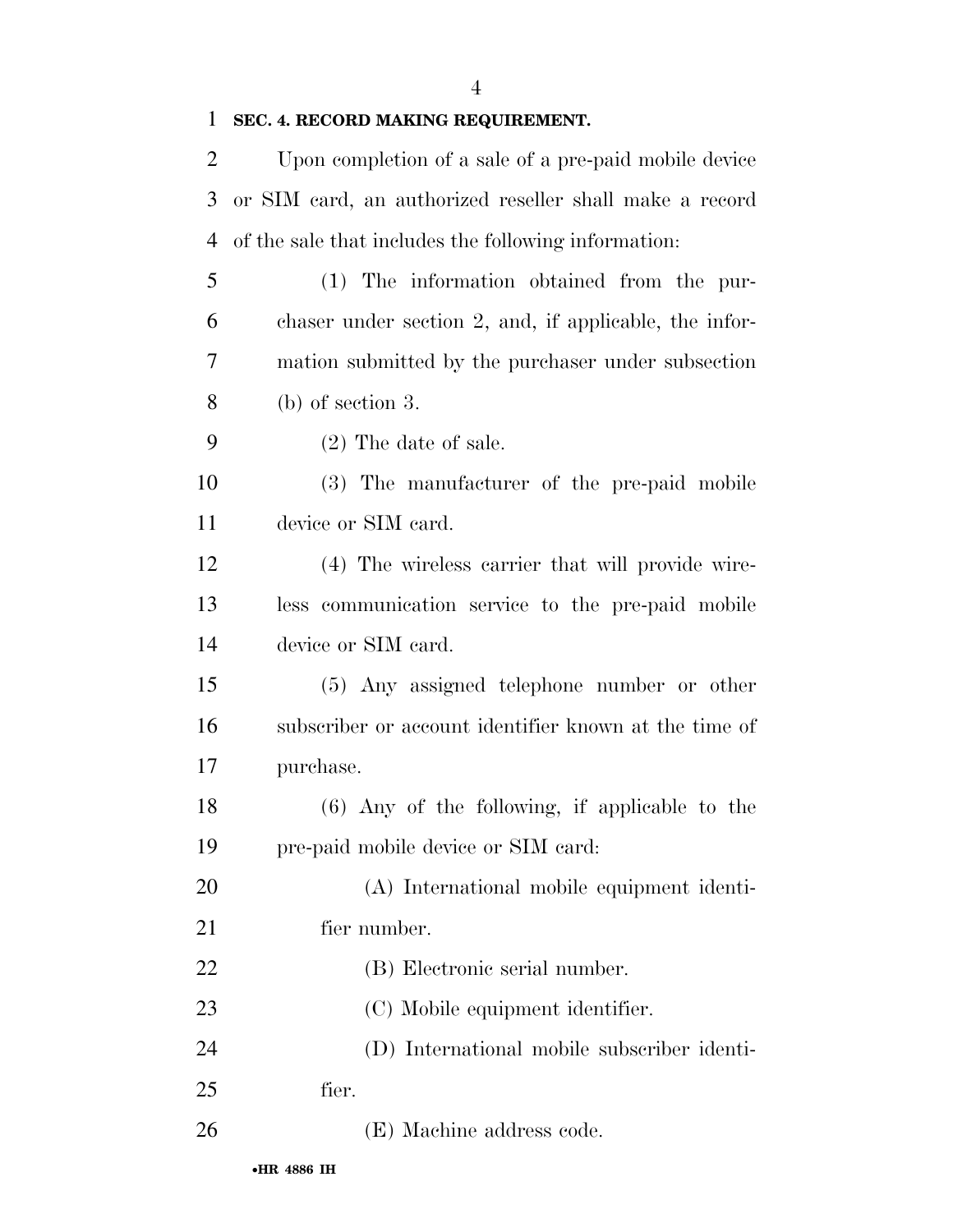#### **SEC. 5. RECORD TRANSMISSION REQUIREMENT.**

 (a) IN GENERAL.—Not later than 30 days after the sale of a pre-paid mobile device or SIM card, an author- ized reseller shall transmit the record of the sale made in accordance with section 4 to the wireless carrier that will provide wireless communication service to the pre-paid mobile device or SIM card.

 (b) PERMISSIBLE MEANS OF TRANSMISSION.—In complying with the requirements of subsection (a), an au- thorized reseller may transmit the sale record to the wire-less carrier by means of secure electronic transmission.

#### **SEC. 6. RECORDKEEPING REQUIREMENT.**

 After an authorized reseller has transmitted a sale record to a wireless carrier in accordance with section 5, the wireless carrier shall—

 (1) provide a transmission confirmation receipt to the authorized reseller, after the receipt of which the authorized reseller shall dispose promptly of any retained copy of the record; and

 (2) retain the transmitted sale record in accord- ance with the privacy protections of section 222 of the Communications Act of 1934 (47 U.S.C. 222) for a period of 18 months or until the wireless car- rier stops or otherwise discontinues providing service to the pre-paid mobile device or SIM card to which 26 the sale record relates.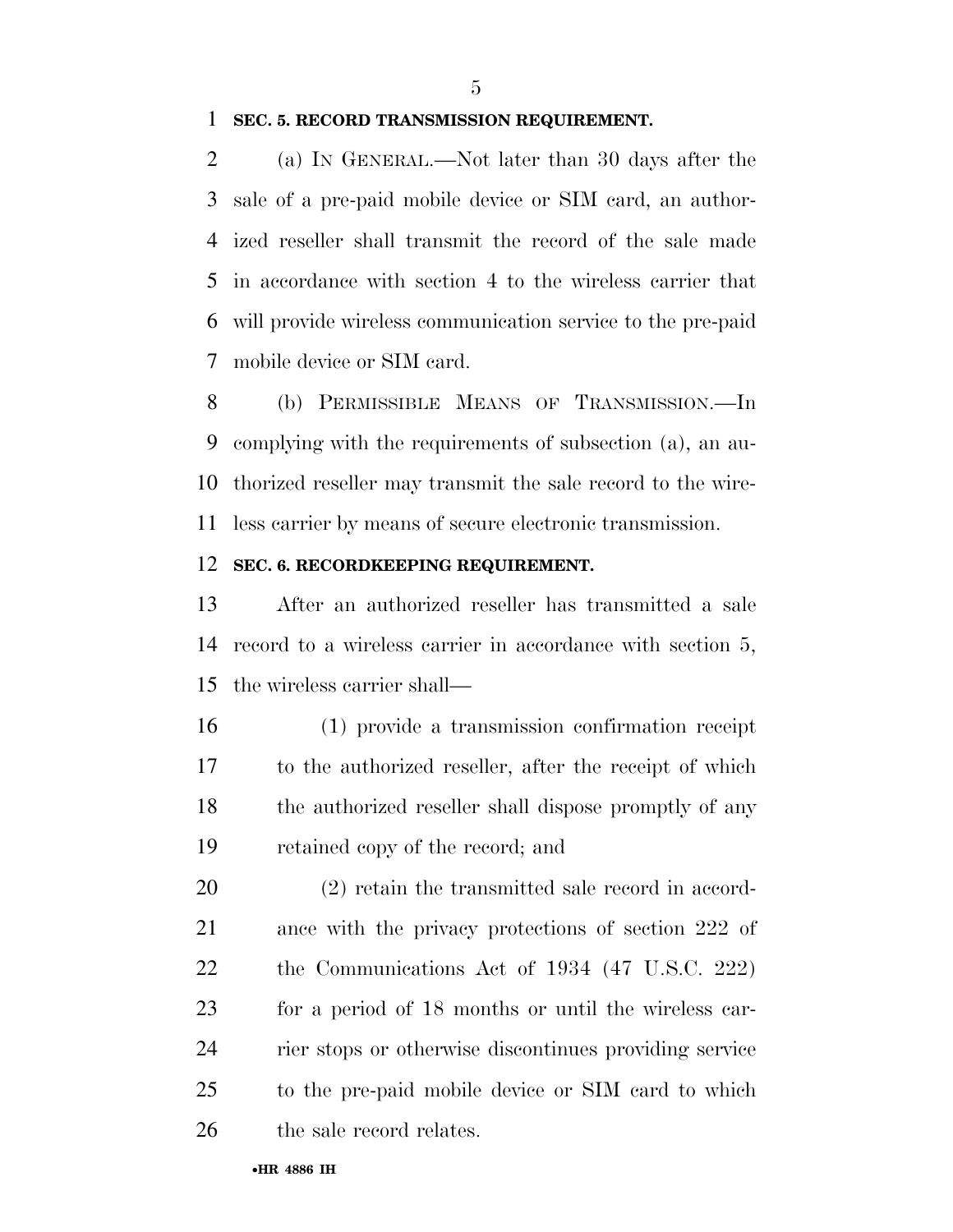## **SEC. 7. PENALTIES.**

 (a) FALSE OR MISLEADING STATEMENTS.—A pur- chaser who knowingly provides false or misleading infor- mation when providing the identifying information and documents required under sections 2 and 3 shall be fined under title 18, United States Code, imprisoned not more than 5 years or, if the offense involves international or domestic terrorism (as defined in section 2331 of such title), imprisoned not more than 8 years, or both. If the matter relates to an offense under chapter 109A, 109B, 110, or 117, or section 1591 of such title, then the term of imprisonment imposed under this section shall be not more than 8 years.

(b) FAILURE TO COMPLY.—

 (1) IN GENERAL.—The Attorney General shall assess, against an authorized reseller or wireless car- rier who commits an offense under this Act, a civil 18 penalty of \$50 for each such offense.

(2) SEPARATE OFFENSE.—

 (A) BY AUTHORIZED RESELLER.—The failure of an authorized reseller, with respect to each separate sale of a pre-paid mobile device or SIM card, to request purchaser identification under section 2, to verify identification under section 3, to make a record under section 4,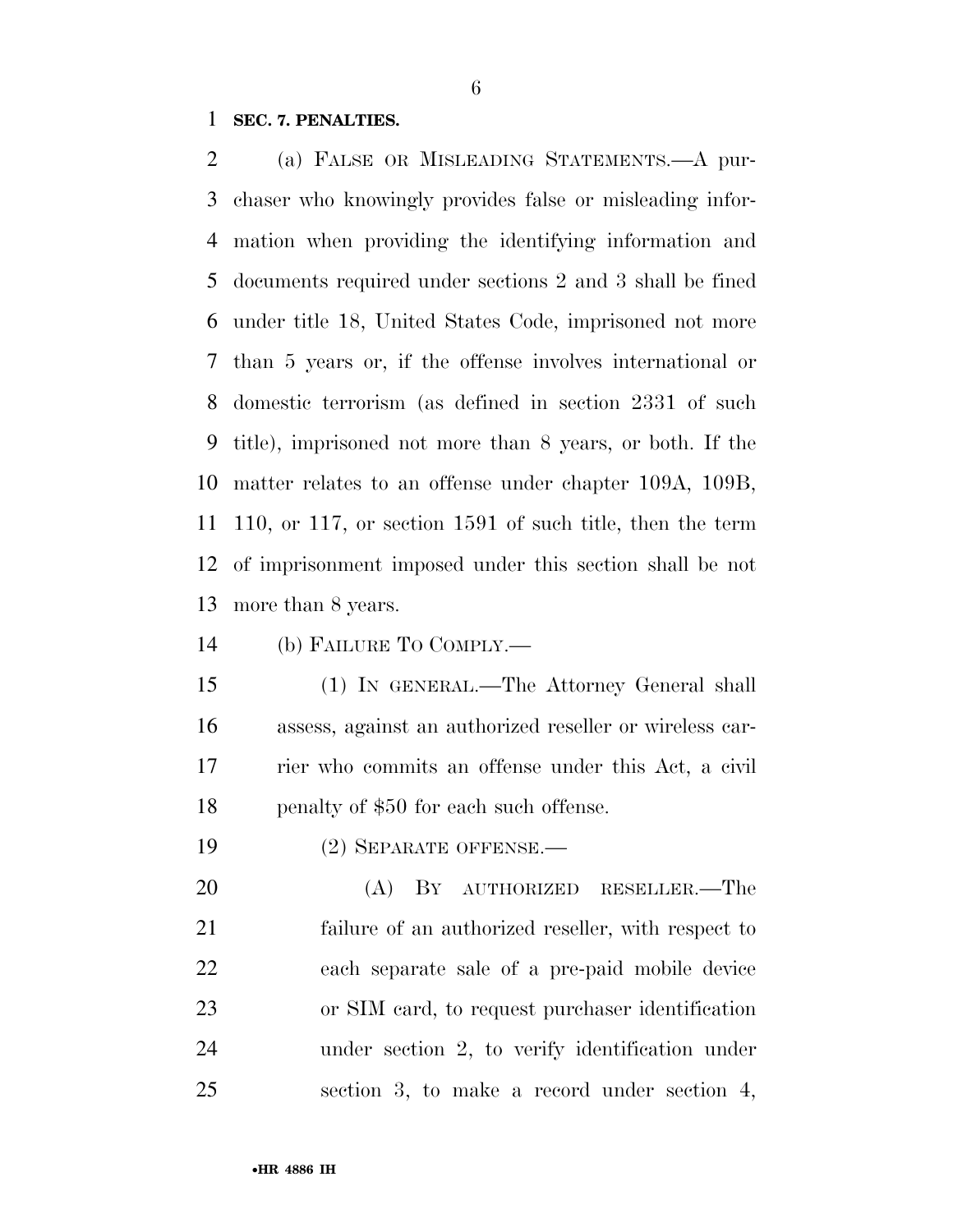| $\mathbf{1}$   | and to transmit a record under section 5, shall       |
|----------------|-------------------------------------------------------|
| $\overline{2}$ | constitute a separate offense.                        |
| 3              | (B) BY WIRELESS CARRIER.—The failure                  |
| $\overline{4}$ | of a wireless carrier, with respect to each sepa-     |
| 5              | rate sale of a pre-paid mobile device or SIM          |
| 6              | card for which the carrier receives the sale          |
| 7              | record transmitted under section 5, to provide        |
| 8              | a transmission confirmation receipt under sec-        |
| 9              | tion $6(1)$ , and to retain the sale record under     |
| 10             | section $6(2)$ , shall constitute a separate offense. |
| 11             | (3) RULE OF CONSTRUCTION.—Nothing in this             |
| 12             | section may be construed to-                          |
| 13             | $(A)$ hold a wireless carrier liable for an of-       |
| 14             | fense under this Act committed by an author-          |
| 15             | ized reseller; and                                    |
| 16             | (B) hold an authorized reseller liable for            |
| 17             | an offense under this Act committed by a wire-        |
| 18             | less carrier.                                         |
| 19             | SEC. 8. RELATED OFFENSES.                             |
| 20             | (a) SALE BY UNAUTHORIZED RESELLERS.—                  |
| 21             | $(1)$ IN GENERAL.—It shall be unlawful for any        |
| 22             | person who is not an authorized reseller to sell a    |
| 23             | pre-paid mobile device or SIM card.                   |
| 24             | PENALTY.—Whoever knowingly violates<br>(2)            |
| 25             | paragraph (1) shall be imprisoned for not more than   |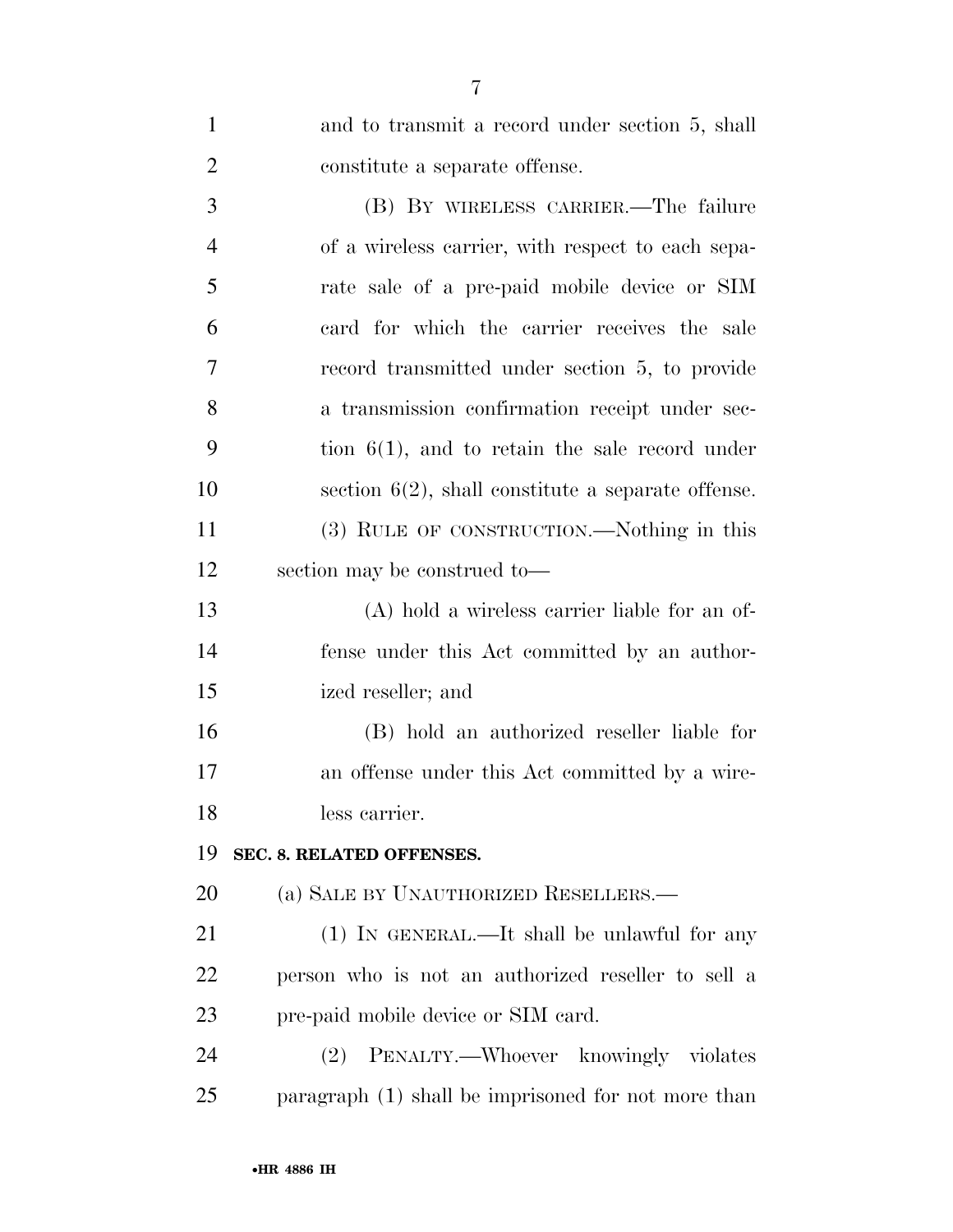2 years or fined under title 18, United States Code, or both.

 (3) NOTICE.—The Attorney General shall make rules requiring a manufacturer or authorized reseller to notify a purchaser of a mobile device or SIM card of the offense and penalty established by this sec-tion.

 (b) COMMISSION OF OTHER CRIMES.—If a person knowingly uses a pre-paid mobile device or SIM card ob- tained by providing false or misleading information in vio- lation of section 2 or 3 to commit a Federal criminal of- fense, the minimum term of imprisonment for such offense that is required under Federal statute (if any such min-imum term is so required) shall be increased by 1 year.

# **SEC. 9. PRESERVATION OF STATE LAW.**

 Nothing in this Act is intended to preempt additional State requirements with respect to the distribution and sale of mobile devices or SIM cards, or to otherwise pre- vent or prohibit any State from enacting any such require-ments.

## **SEC. 10. DEFINITIONS.**

In this Act:

 (1) AUTHORIZED RESELLER.—The term ''au-thorized reseller'' means any person authorized by—